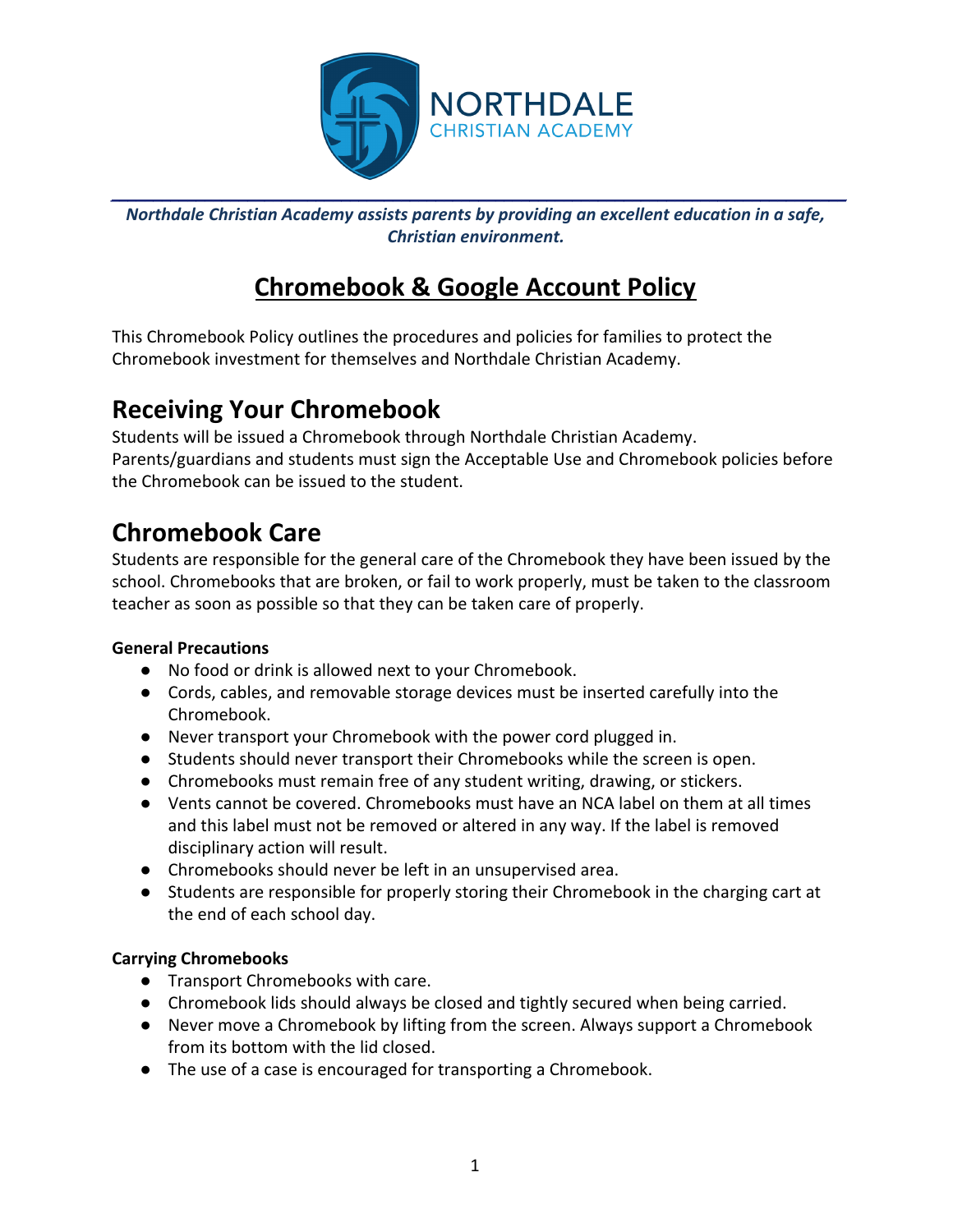#### **Taking Chromebooks Home**

- Chromebooks are intended for school use only.
- Violations of this policy will result in disciplinary action.

#### **Chromebook Repair or Replacement**

- Contact your classroom teacher if your Chromebook needs technical support for the operating system.
- Any expense associated with damage, vandalism, or theft while the Chromebook is in the possession of the student will be the full responsibility of the family. This includes any repairs and/or replacement. This excludes any defects covered under the product's warranty.
- Loaner Chromebooks may be issued to students while their Chromebook is being repaired or replaced. Loaner Chromebooks will be provided on a limited basis and only for the amount of time required to repair or replace the original Chromebook.
- Students using loaner Chromebooks will be responsible for any damages incurred while in possession of the student. Families will pay full replacement cost if the Chromebook is lost or stolen.

## **Chromebook Usage**

Students will be expected to make appropriate use of their Chromebook according to the Acceptable Use policy and the direction of their teachers.

#### **Backgrounds and Password**

- Inappropriate media may not be used as a screensaver or background.
- Presence of guns, weapons, pornographic materials, inappropriate language, alcohol, drug, gang related symbols or pictures will result in disciplinary actions.
- Take care to protect your password. Do not share your password except with teachers and parents/guardians as directed.

#### **Sound**

- Sound must be muted at all times unless permission is obtained from the teacher for instructional purposes.
- Headphones or earbuds may be used at the discretion of the teacher. Earbuds are preferred.

#### **Printing**

- Students may use network printers at the discretion of the teacher.
- Printing is not enabled on Chromebooks and must be done through the classroom teacher.

#### **Account Access**

- Students will only be able to login using the NorthdaleLutheran.org Google account.
- Guest mode or personal Google accounts are not permitted on NCA Chromebooks.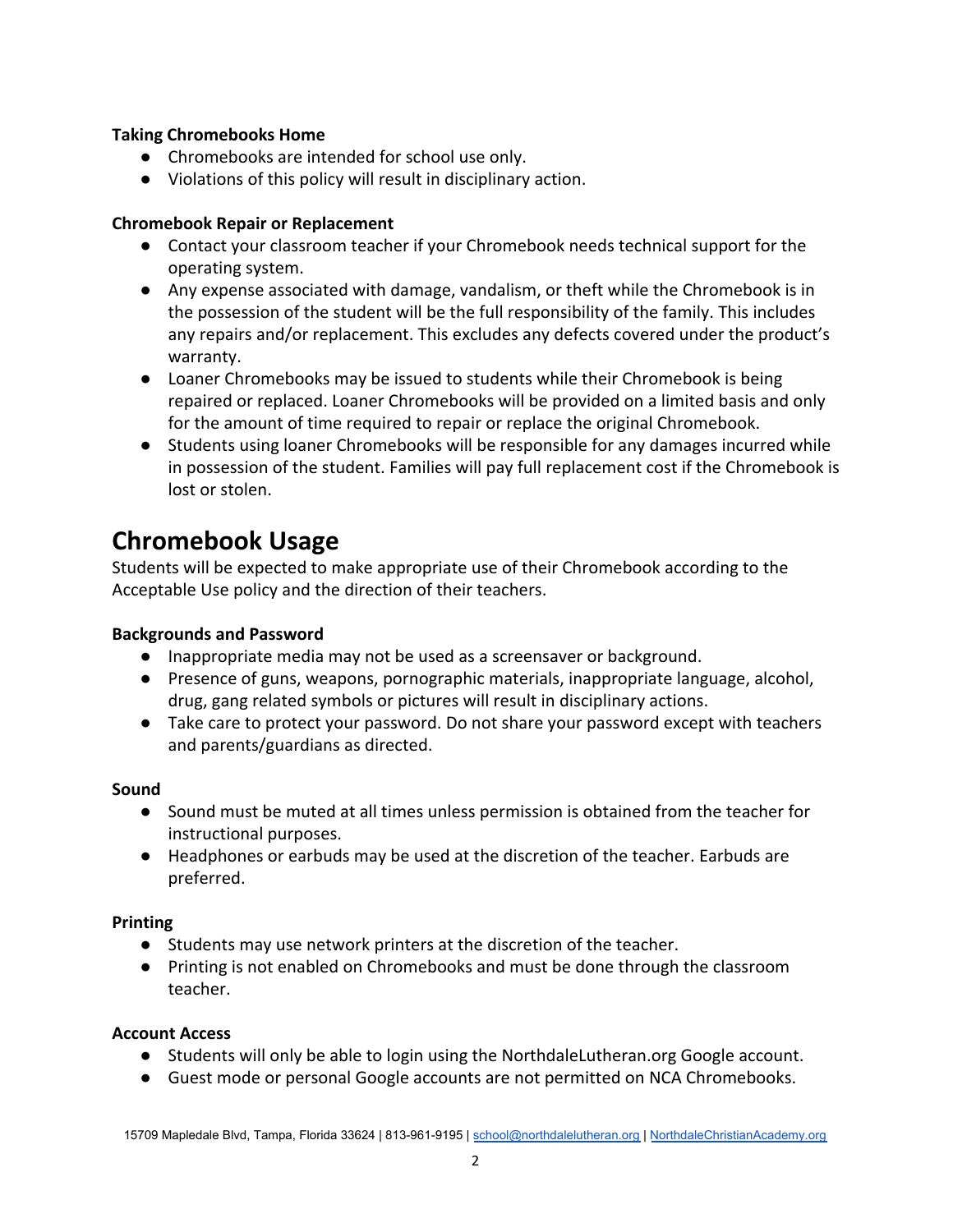#### **Managing & Saving Your Digital Work with a Chromebook**

- G Suite for Education is a group of products which includes mail, calendar, sites, word processing, presentations, drawings, spreadsheets, forms, etc. that lets you create different kinds of online documents, collaborate in real time with other people, and store your documents, as well as your other files, in the cloud.
- With a wireless Internet connection, you can access your documents and files from any Chromebook, anywhere, at any time, no matter where you are.
- All items will be stored online in the Google Drive environment.
- Prior to leaving NCA, or graduating, students who want to save any work need to use Google Takeout to transfer any work to a personal Google account.

### **Website & Social Media Guidelines**

| <b>Guideline</b>                                                                                                                                                                                                                                                                       | <b>Student</b><br><b>Initials</b> | Parent/<br><b>Guardian</b><br><b>Initials</b> |
|----------------------------------------------------------------------------------------------------------------------------------------------------------------------------------------------------------------------------------------------------------------------------------------|-----------------------------------|-----------------------------------------------|
| Be aware of what you post online. Website and social media venues are very<br>public. What you contribute leaves a digital footprint for all to see. Do not post<br>anything you wouldn't want friends, enemies, parents/guardians, teachers, future<br>colleges, or employers to see. |                                   |                                               |
| Follow the school's code of conduct when writing online. It is acceptable to<br>disagree with other's opinions; however, do it in a respectful way. Make sure that<br>criticism is constructive and not hurtful. What is inappropriate in the classroom is<br>inappropriate online.    |                                   |                                               |
| Be safe online. Never give out personal information, including, but not limited to,<br>last names, phone numbers, addresses, exact birthdates, and pictures. Do not<br>share your password with anyone besides your teachers and parents/guardians.                                    |                                   |                                               |
| Linking to other websites to support your thoughts and ideas is recommended.<br>However, be sure to read and review the entire website prior to linking to ensure<br>that all information is appropriate for a school setting.                                                         |                                   |                                               |
| Do your own work! Do not use other people's intellectual property without their<br>permission. Be aware that it is a violation of copyright law to copy and paste<br>other's thoughts. It is good practice to hyperlink to your sources.                                               |                                   |                                               |
| Be aware that pictures may also be protected under copyright laws. Verify that<br>you have permission to use the image or that it is under Creative Commons<br>attribution.                                                                                                            |                                   |                                               |
| How you represent yourself online is an extension of yourself. Do not<br>misrepresent yourself by using someone else's identity.                                                                                                                                                       |                                   |                                               |
| Online work should be well written. Follow writing conventions including proper<br>grammar, capitalization, and punctuation. If you edit someone else's work, be<br>sure it is in the spirit of improving the writing.                                                                 |                                   |                                               |